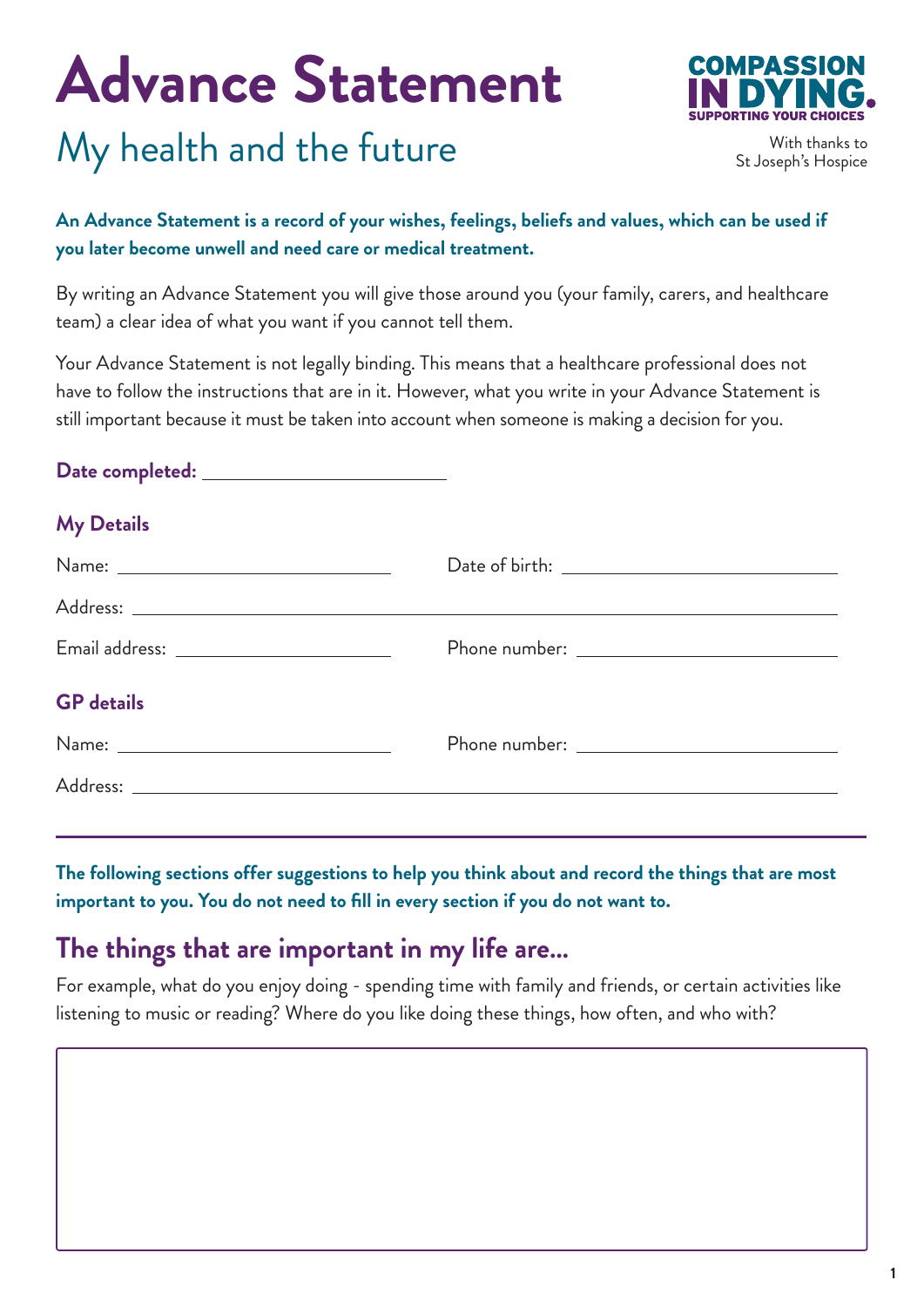#### **The things that are important to my identity are…**

For example, what parts of your life are important to your identity? What name do you prefer to be called? What clothes do you like to wear? How do you style your hair? How important is your independence, privacy, or dignity?

#### **My religious or spiritual beliefs are…**

For example, do you follow/celebrate a particular religion or faith? What does this mean to you? Are there any prayers, ceremonies, or rituals you take part in? Does your religion or faith affect the way you would like to be cared for? How will you find peace/keep calm?

#### **The things I do not like are…**

For example, do you dislike certain activities, music, or foods? Are you scared of anything, such as needles, certain animals, or being alone for too long?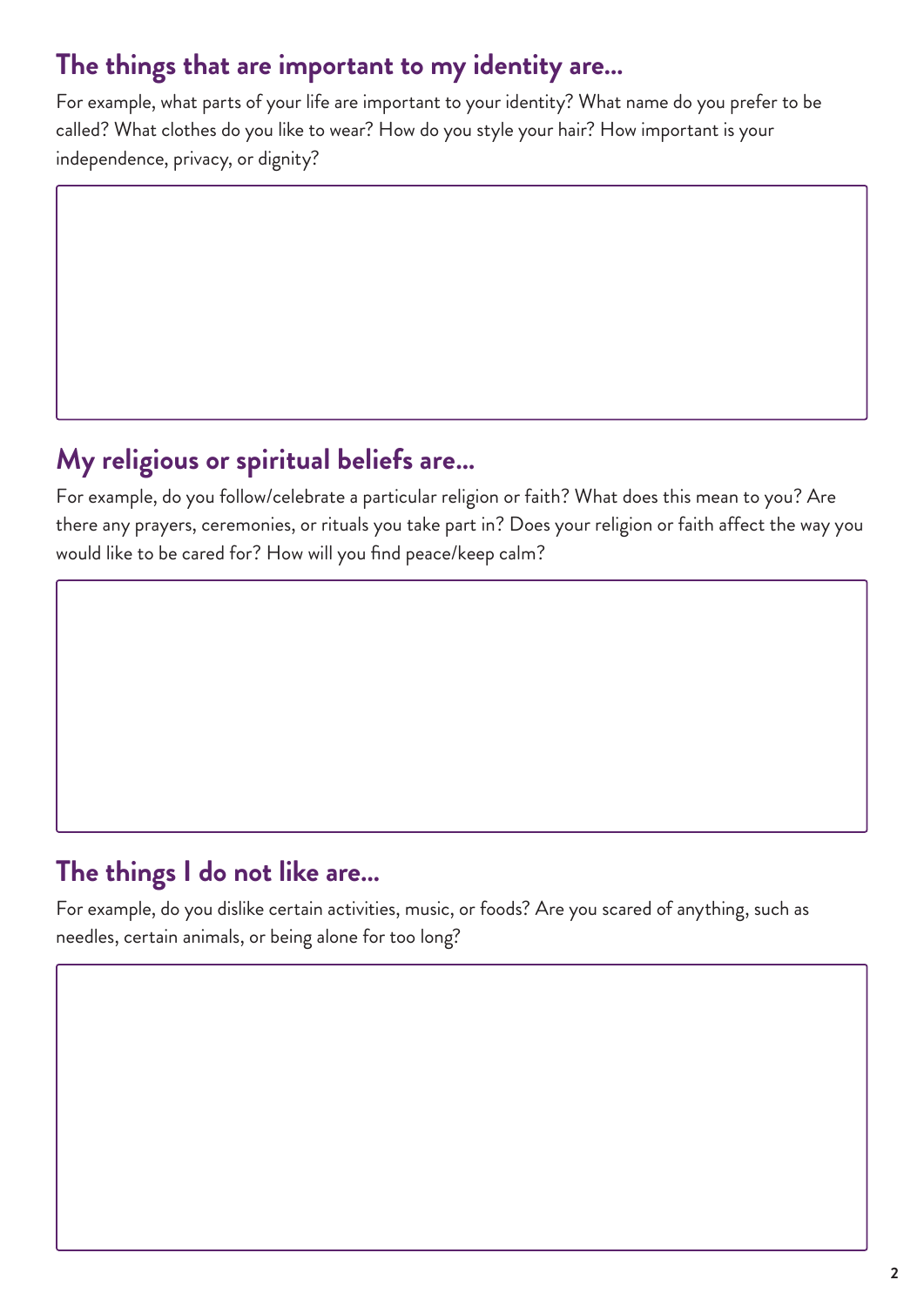## **My Care**

#### **Important information to know when caring for me…**

For example, what are your preferences for care? Do you have a daily routine you like to stick to, such as the time you get up and go to bed, or if you prefer a bath or shower? At the moment, what can you do independently and what would you like help with?

#### **My food needs and preferences are…**

For example, what should people know about your eating habits? Are you vegetarian, or vegan? Do you have any allergies, or are you restricted from eating any foods by your religion or faith?

#### **The place I would like to be cared for is…**

For example, would you prefer to be cared for in a hospice, a particular hospital, or in your own home? Who would you like to be with you?

#### **Important people in my life are...**

I have discussed this Advance Statement with the following people and would like them to be involved in decisions about my care:

| Name:         | Name:         |
|---------------|---------------|
|               |               |
| Phone number: | Phone number: |